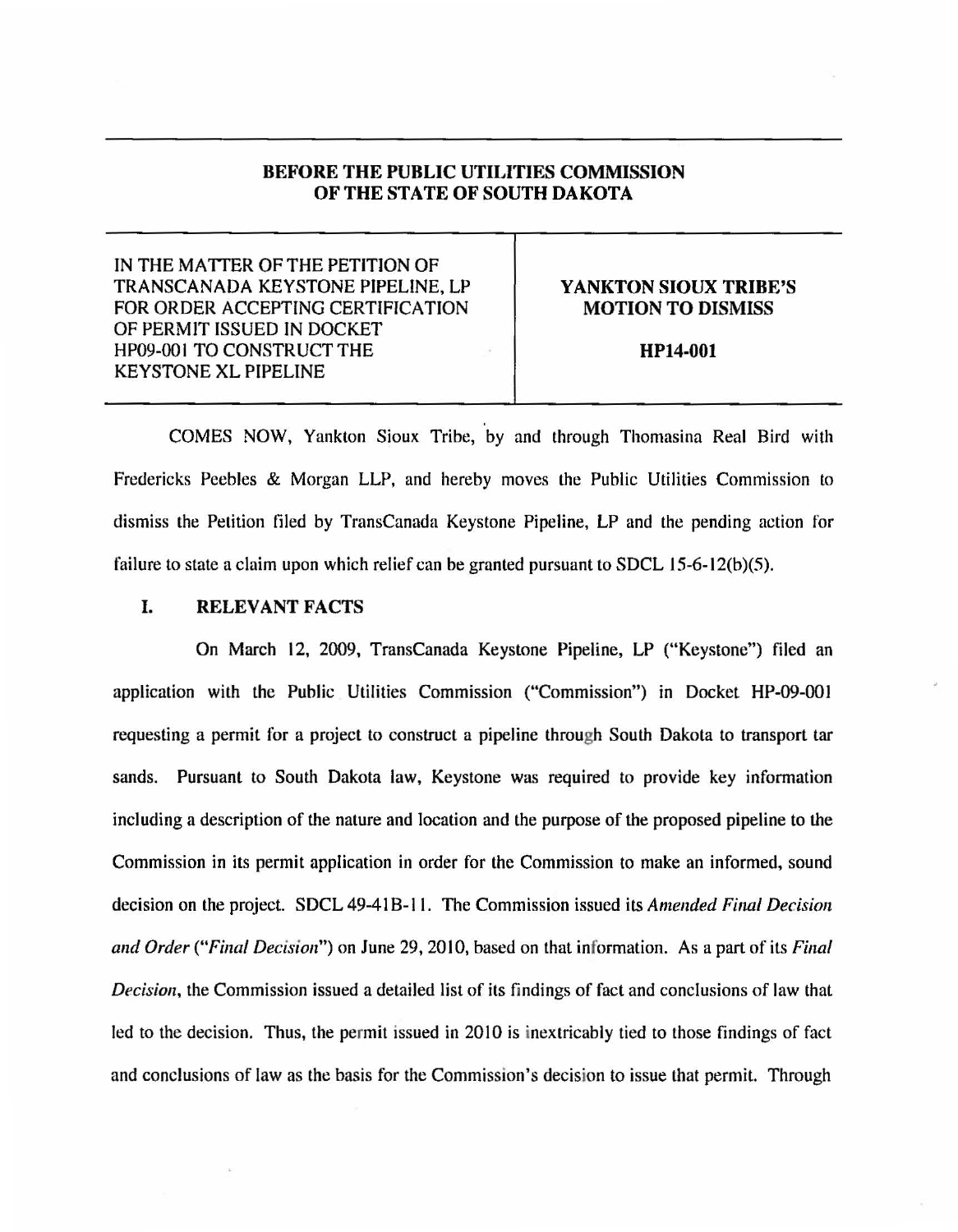the *Final Decision,* the Commission issued a permit authorizing construction of the project ("2009 Project") as that project was described and defined in the lindings of fact contained in the *Final Decision.* 

On September 15, 2014, after more than four years had passed since the issuance of the permit for the 2009 Project described in the *Final Decision,* Keystone filed a new *Petition* with the Commission in Docket HP 14-001. The subject of the *Petition* is a project for a tar sands pipeline ("20 14 Project"). In conjunction with this new *Petition,* Keystone submitted a *Certification* asserting that the conditions upon which the Commission granted the facility permit in Docket HP 09-001 continue to be satisfied. The *Petition* requests that the Commission issue an order accepting its *Certification* pursuant to SDCL 49-41B-27. As an appendix to the *Petition,* Keystone submitted a "Tracking Table of Changes" that identifies thirty (30) findings contained in the *Final Decision* and, for each finding, sets out a new, different finding. *See Petition for Order Accepting Certification, Appendix* C.

#### II. **ARGUMENT**

This action must be dismissed for failure to state a claim upon which relief can be granted pursuant to SDCL 15-6-12(b)(5). Pursuant to ARSD  $20:10:01:01.02$ , the rules of civil procedure as used in the South Dakota circuit courts shall apply to proceedings before the Commission. Such rules are found in SDCL Chapter 15-6. SDCL 15-6-12(b)(5) permits a party to move to dismiss an action if the petition fails to state a claim upon which relief can be granted.

Keystone has never received a permit from the Commission for the project described in the *Petition,* the relief requested in the *Petition* cannot be granted, and Keystone has failed to state a claim upon which relief can be granted. Keystone has asked the Commission to accept its certification that the project described in the *Petition,* the 2014 Project, continues to meet the

2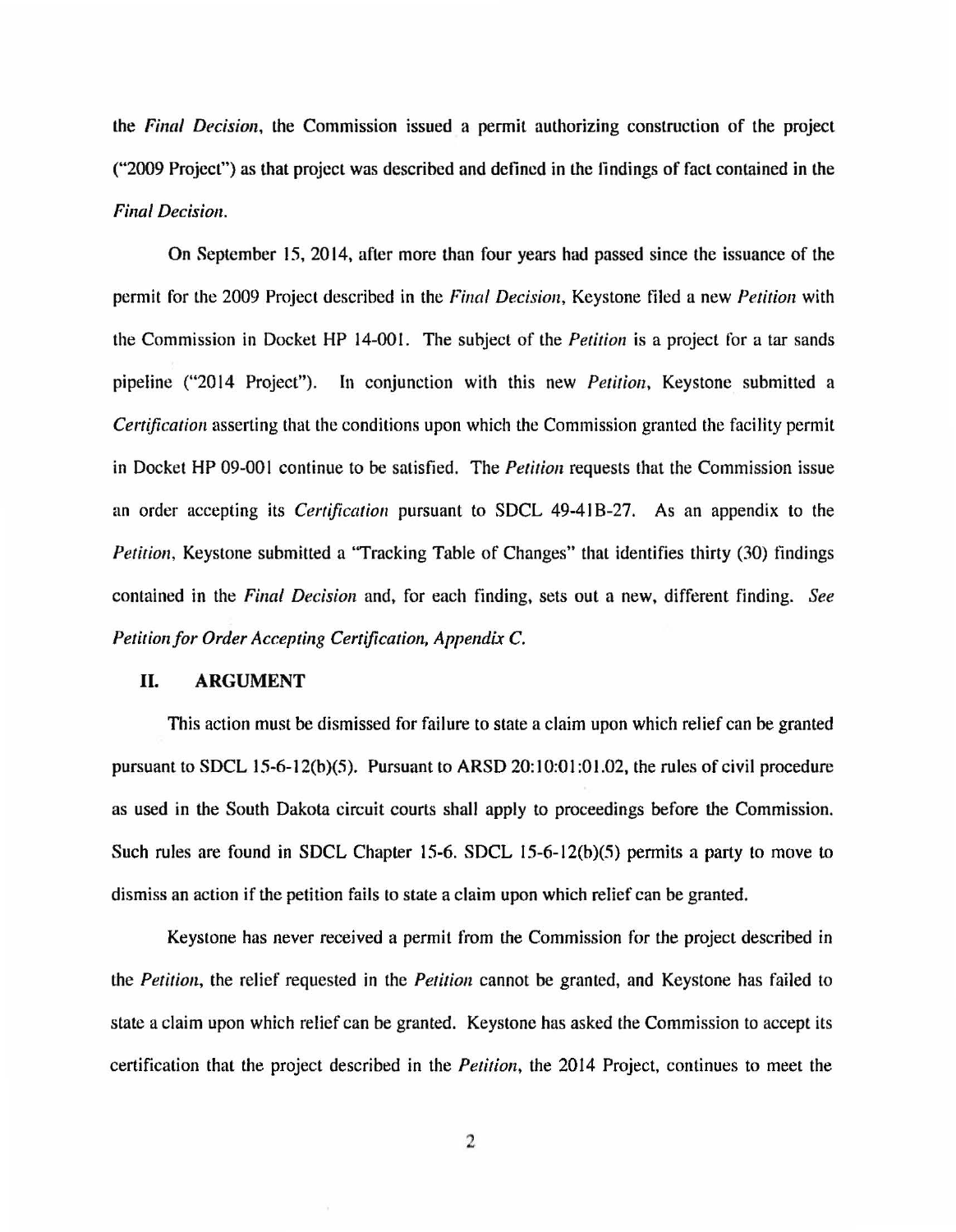conditions upon which a permit as issued in Docket No. 09-00 I. *Petition* at 1. Although the *Petition* might mislead the reader to believe that the project referenced therein is the same project that was permitted in Docket No. 09-00 I, Appendix C to the *Petition* clearly identifies thirty (30) differences between the two projects. This "Tracking Table of Changes" lists thirty (30) findings made by the Commission in Docket No. 09-001 regarding the 2009 Project that do not apply with respect to the 2014 Project and, in an adjacent column, presents an "update" containing new and revised language that does apply to the 2014 Project. The fact that the Commission went to the trouble to make each of these findings shows that each of these findings was key to the Commission's decision and key to the 2009 Project itself. Deviation of a project from these findings therefore constitutes a new, separate project.

Although a court must treat the factual allegations made in a petition or complaint as true when ruling on a motion to dismiss for failure to state a claim, a court is "not required to accept as true conclusory allegations which are contradicted by documents referred to in the complaint." *Steckman v. Hart Brewing, Inc.*, 143 F.3d 1293, 1295-96 (9<sup>th</sup> Cir. 1998). "When an exhibit incontrovertibly contradicts the allegations in the complaint, the exhibit ordinarily controls, even when considering a motion to dismiss." *Bogie v. Rosenberg*, 705 F.3d 603, 609 (7<sup>th</sup> Cir. 2013). Here, Keystone has submitted an appendix to its *Petition* that clearly demonstrates that the 2014 Project is not the same project as the 2009 Project. The Commission is not required to treat Keystone's claim that its certification pertains to the already-permitted 2009 Project as true because that allegation is contradicted by Appendix C to the *Petition.* 

Keystone's veiled attempt to amend the *Final Decision* by interjecting "updates" to the Commission's own findings in fact undermines and invalidates its claim. The contents of Appendix C, which illustrates the numerous ways in which the 2014 Project differs from the